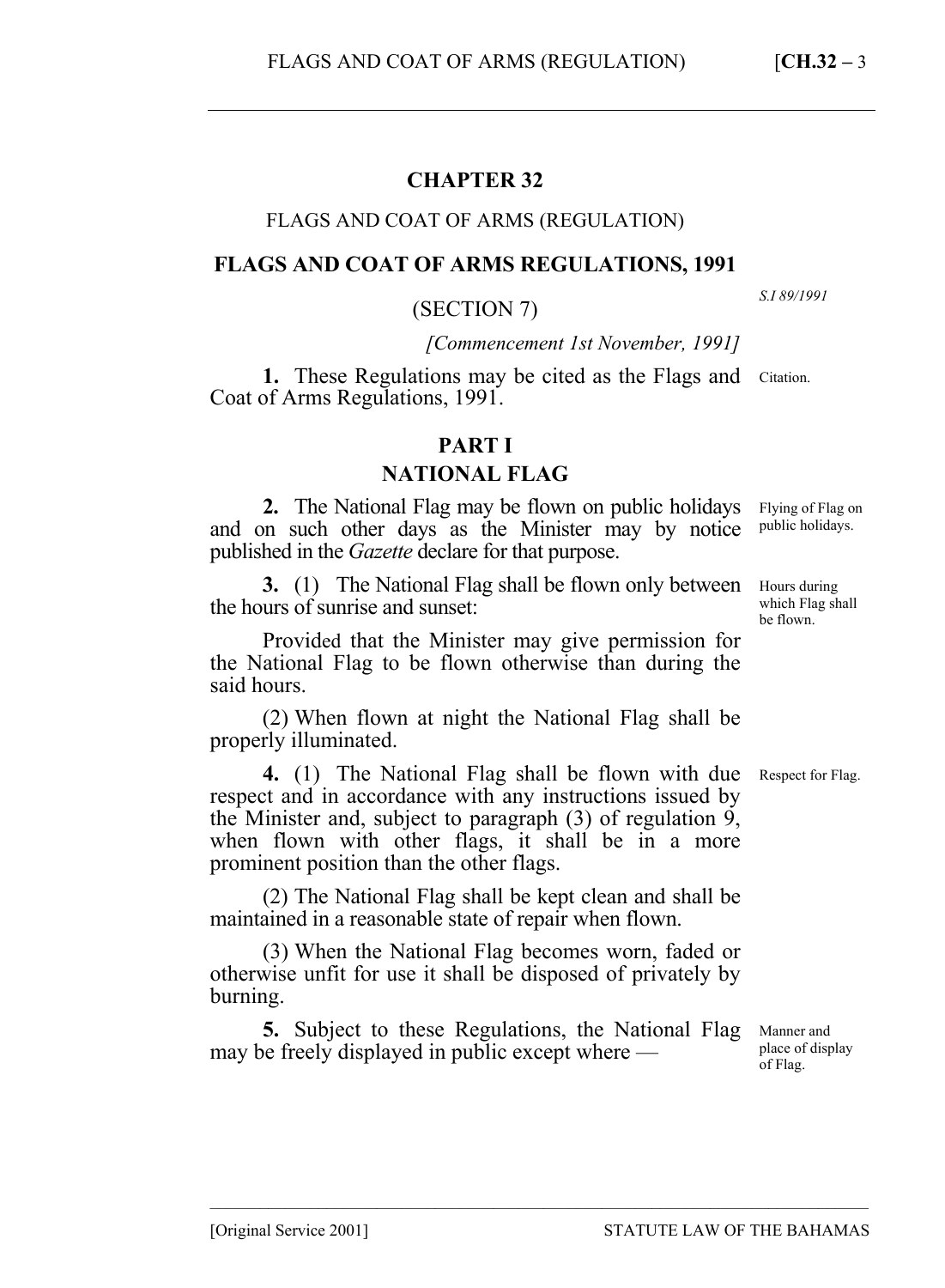- (a) such display is in a manner which is likely to provoke a breach of the peace; or
- (b) on a vehicle
	- (i) it is of such dimension or so placed as to impede the navigation of the vehicle; or
	- (ii) it is flown from the centre of the hood of a vehicle by unauthorised persons.
- **6.** (1) The National Flag may be flown —
- (a) on any Government building or office;
- (b) on any building or office owned or occupied by a board, corporation or other body for which a Minister is assigned responsibility;
- (c) on a motor-car, boat or ship in or by which a Minister is for the time being travelling; and
- (d) at any school.

(2) In subparagraph (d) of paragraph (1), "school" has the meaning assigned to that expression by subsection (1) of section 2 of the Education Act.

- **7.** The National Flag shall be flown —
- (a) at the stem on all Government-owned vessels and Royal Bahamas Defence Force vessels, while in any port, while at anchor or when not under way; and
- (b) on all lighthouses.

**8.** A representation of the National Flag may be borne on Government-owned aircraft and motor vehicles.

**9.** (1) No flag of any foreign nation shall be flown in The Bahamas unless the National Flag is also flown.

(2) Paragraph (1) shall not apply to flags of any foreign nation flown at any embassy, consulate, mission or military establishment of that foreign nation.

(3) Where flags of a foreign nation are flown along with the National Flag, they shall be approximately the same size, and flown from separate staff at the same height, as the National Flag.

**10.** The National Flag shall be flown at half-mast as a sign of official mourning when and as advised by the Cabinet Office.

Government buildings, offices, etc.

Ch. 46.

Governmentowned ships, etc.

Representation of Flag on Governmentowned aircraft and motor vehicles.

Foreign Flags.

Flags at halfmast.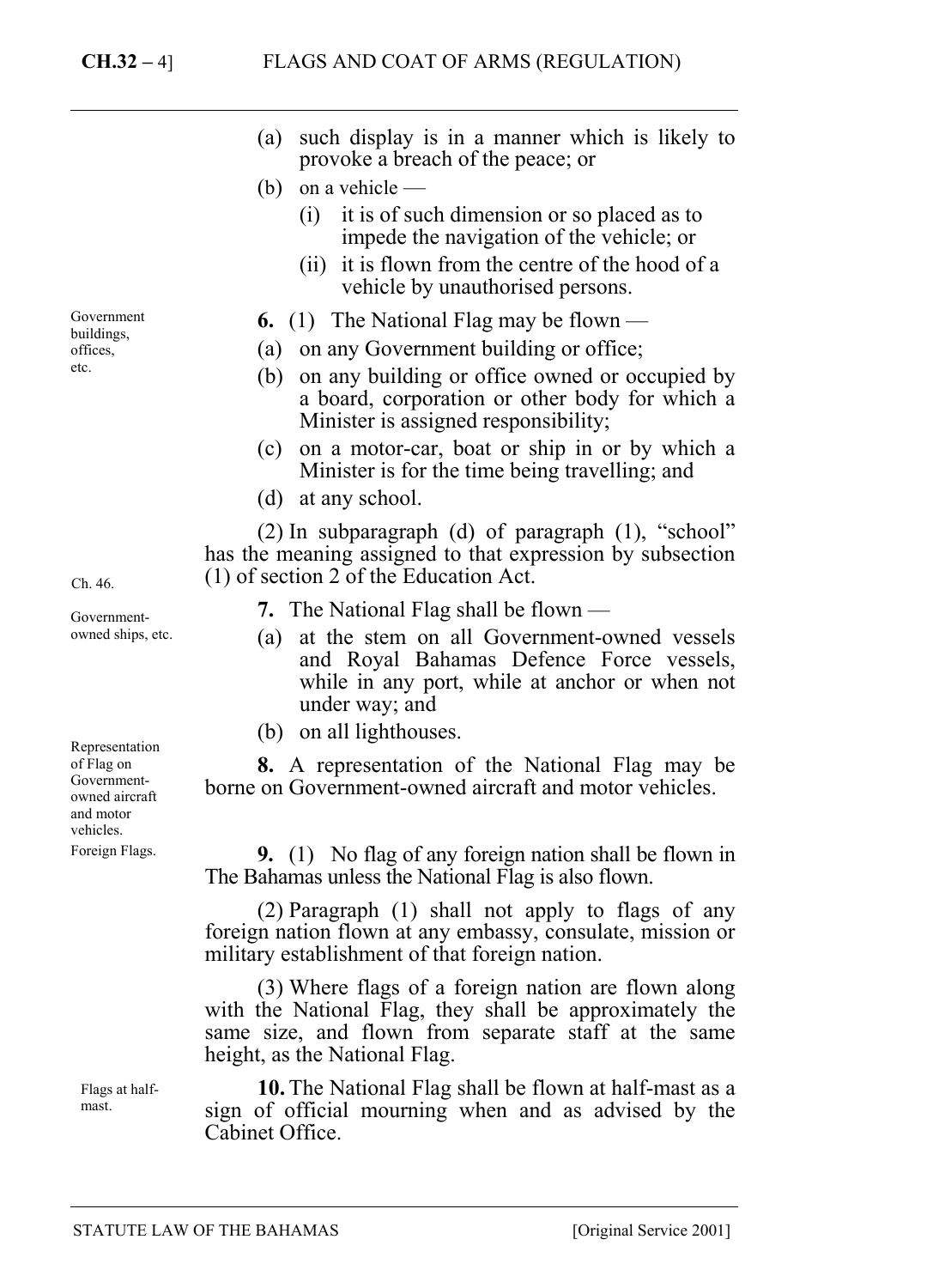# **PART II COAT OF ARMS**

**11.** (1) The Coat of Arms shall not be displayed without written permission from the Minister, except on Government buildings. Display of Coat of Arms.

(2) The design or any part of the Coat of Arms shall not be used or reproduced without written permission from the Minister except for Government purposes.

**12.** (1) A representation of the Coat of Arms may be borne on Government-owned air-craft, motor vehicles and Government-owned vessels.

(2) A representation of the Coat of Arms may be worn by persons representing The Bahamas in any official or sporting function in The Bahamas or outside The Bahamas.

# **PART III**

# **OTHER FLAGS**

**13.** (1) The flag described in Part I of the First Schedule is hereby deemed to be the flag of the Senate and is referred to, in these Regulations, as the "Senate Flag".

(2) When the Senate is sitting, the Senate Flag shall be flown from the building where the Senate is sitting.

**14.** No person other than the President of the Senate shall use a miniature of the Senate Flag as a car flag.

**15.** (1) The flag described in Part II of the First Schedule is hereby deemed to be the flag of the House of Assembly and is referred to, in these Regulations, as the schedule. "House of Assembly Flag".

(2) When the House of Assembly is sitting, the House of Assembly Flag shall be flown from the building where the House is sitting.

**16.** No person other than the Speaker of the House of Assembly shall use a miniature of the House of Assembly Flag as a car flag.

**17.** (1) The flag described in Part III of the First Schedule is hereby deemed to be a Minister's Flag and is referred to, in these Regulations, as the "Minister's Flag".

Senate Flag. Part I of First Schedule.

Senate Flag as car flag.

House of Assembly Flag. Part II of First

House of Assembly Flag as car flag.

Minister's Flag. Part III of First Schedule.

––––––––––––––––––––––––––––––––––––––––––––––––––––––––––––––––––––––––––––––– [Original Service 2001] STATUTE LAW OF THE BAHAMAS

Representation of Coat of Arms.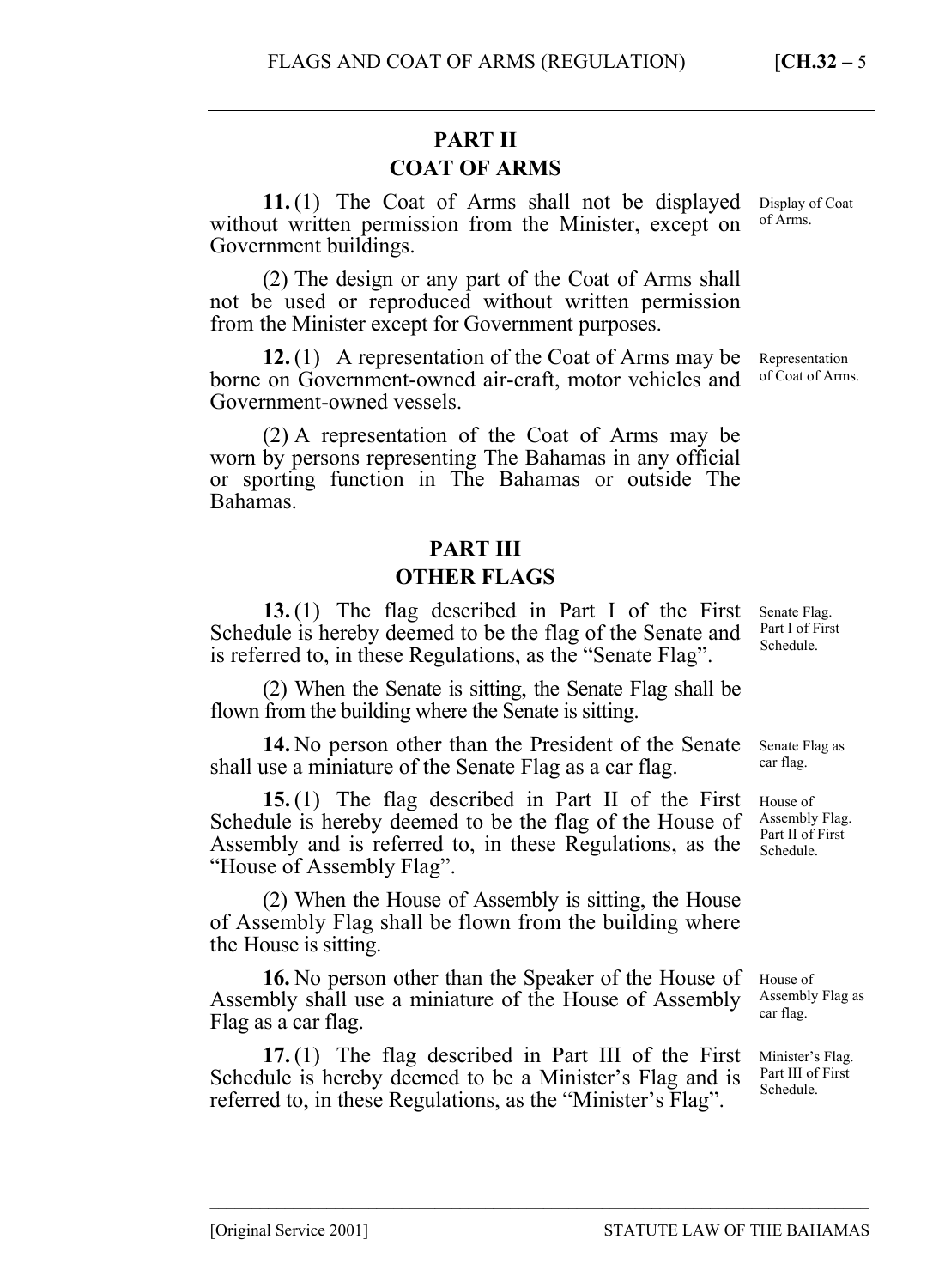Royal Bahamas Defence Force flags. Part IV of First Schedule.

Bahamas Prison Service Flag. Part V of First Schedule.

Flags flown on certain Government vessels and merchant ships. Part VI of First Schedule.

registry.<br>Part VII of First Schedule. Flag for use on private vessels owned by Bahamians and merchant ships having Bahamian

Stem jack for use in port on private vessels owned by Bahamians and merchant ships having Bahamian registry. Part VIII of First Schedule.

Licence.

Part I of Second Schedule.

(2) No person other than a Minister shall use the Minister's Flag.

**18.** The flags described in Part IV of the First Schedule are hereby deemed to be the flags for use by the Royal Bahamas Defence Force.

**19.** The flag described in Part V of the First Schedule is hereby deemed to be the flag for use by the Bahamas Prison Service.

**20.** The flags described in Part VI of the First Schedule are hereby deemed to be the flags for use by unarmed Government-owned vessels and merchant ships commanded by an officer on the active, retired or emergency list of a British Commonwealth Naval Reserve, who is not below the rank of Lieutenant-Commander and who holds a warrant issued by the Minister.

**21.** The flag described in Part VII of the First Schedule is hereby deemed to be the flag for use on private vessels owned by Bahamians and on merchant ships having Bahamian registry.

**22.** The stem jack described in Part VIII of the First Schedule is hereby deemed to be the stem jack for use on private vessels owned by Bahamians and on merchant ships having Bahamian registry, which may be flown when in any port, while at anchor or when not under way.

# **PART IV**

# **MISCELLANEOUS**

**23.** (1) Any person making application to the Minister for permission to use the National Flag or the Coat of Arms or a similar flag or device in any connection mentioned in subsection  $(1)$  of section 4 of the Act shall supply the information relating to the applicant and the proposed use in accordance with the form of application set out in Part I of the Second Schedule.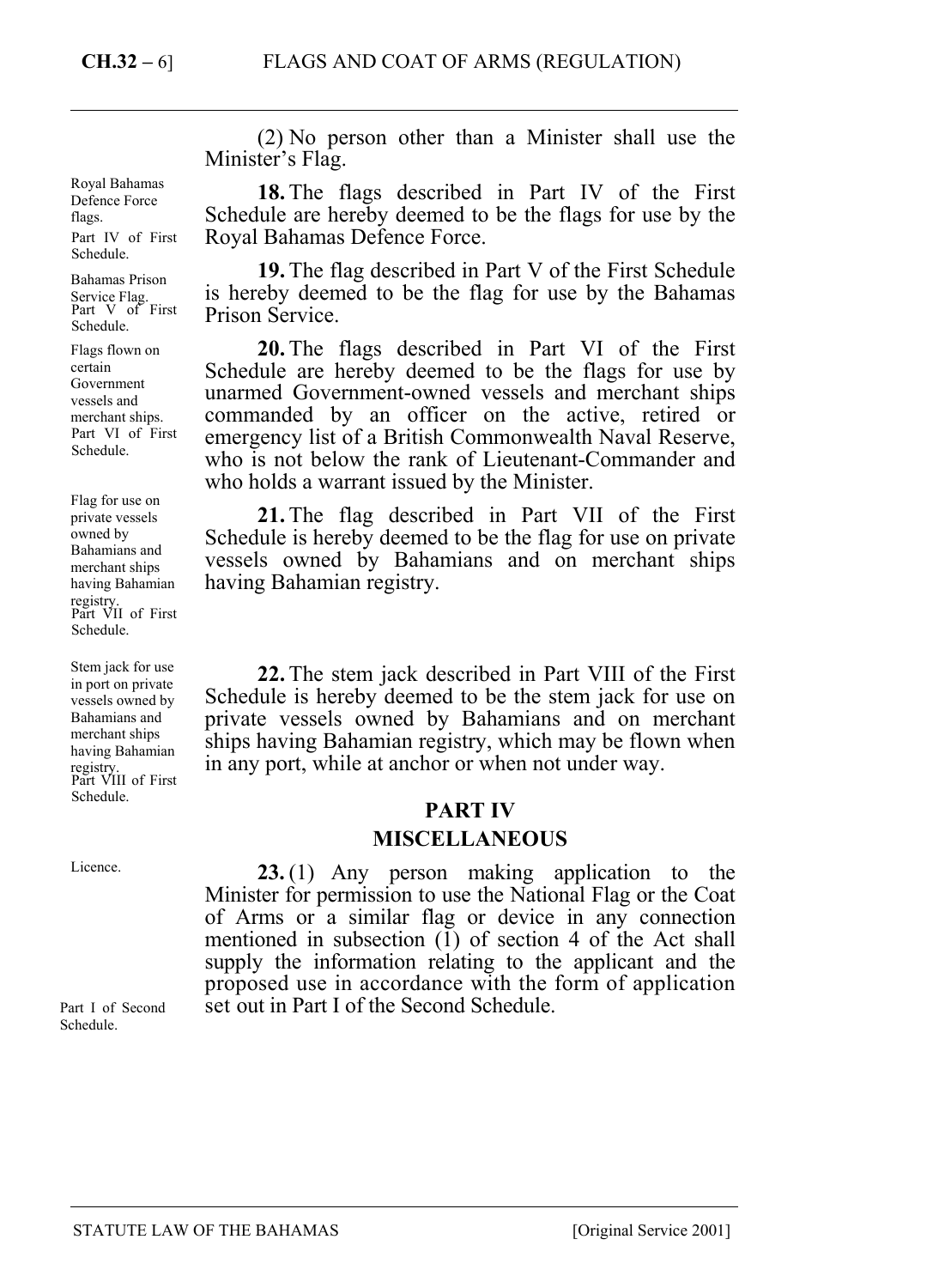(2) The Minister shall, after the making of an application, notify the applicant whether or not his application is approved and, if approved, the Minister may upon payment by the applicant of a fee of twenty dollars grant a licence to the applicant.

(3) The licence shall be in the form set out in Part II of the Second Schedule and shall be subject to such conditions as the Minister thinks fit.

(4) The Minister may withdraw the licence if the licensee contravenes any of the conditions of the licence, or if the Minister deems it expedient in the public interest so to do, and after the licensee has had an opportunity to explain any complaint against him before the Minister.

24. Any person who contravenes any provision of Penalties. these Regulations for which no specific penalty is provided is guilty of an offence and liable on summary conviction therefor to a fine of two hundred and fifty dollars or to a term of imprisonment of three months or to both such fine and imprisonment.

### **FIRST SCHEDULE**

# **PART I (Regulation 13)**

#### *Senate Flag*

The Coat of Arms of The Bahamas in the centre of a red background.

# **PART II (Regulation 15)**

#### *House of Assembly Flag*

The Coat of Arms of The Bahamas in the centre of a green background.

# **PART III (Regulation 17)**

#### *Ministers' Flag*

The National Flag of the Commonwealth of The Bahamas to the dexter on a roundel argent a representation of the Arms of the Commonwealth of The Bahamas proper.

Part II of Second Schedule.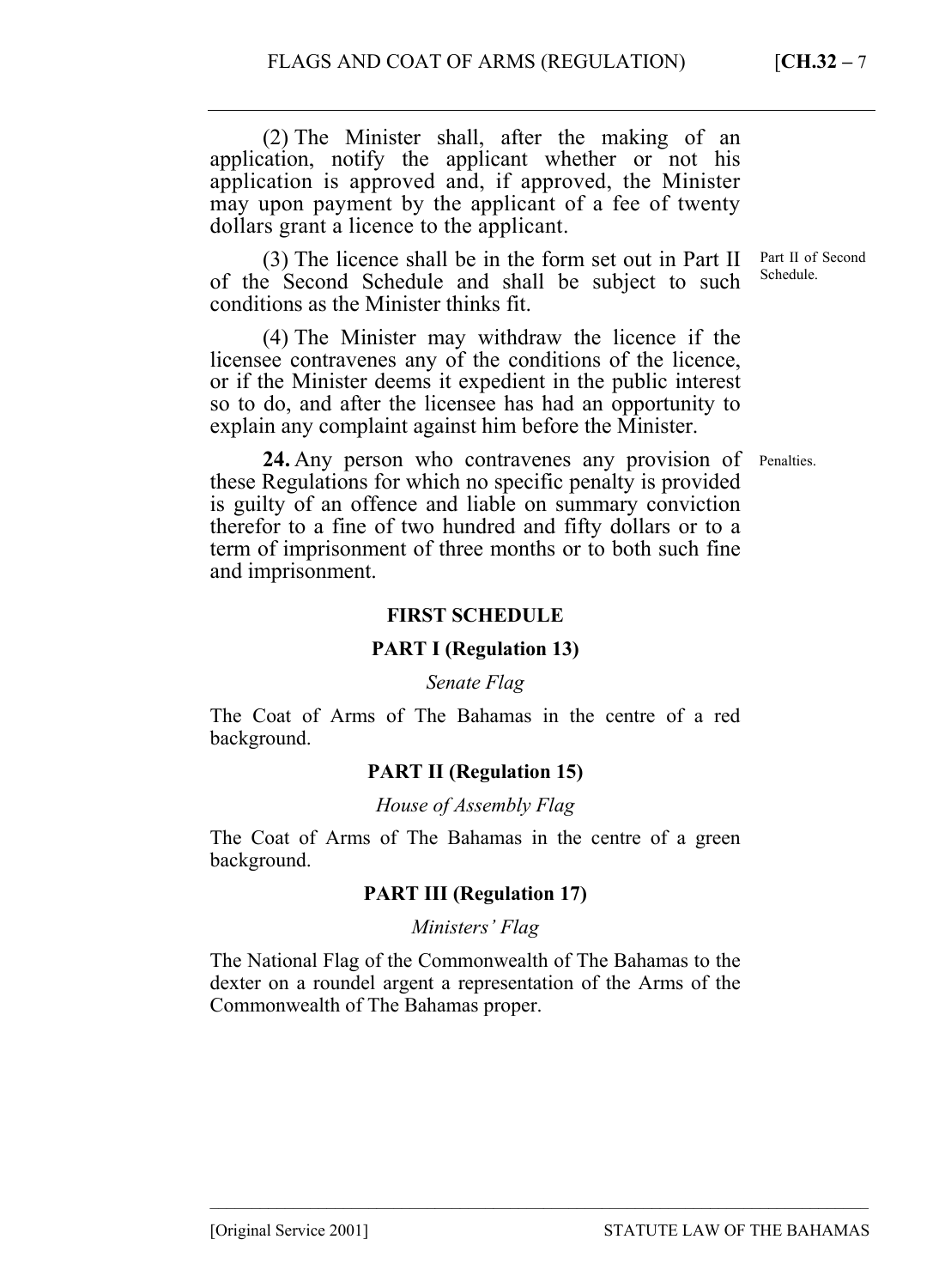# **PART IV (Regulation 18)**

*The Royal Bahamas Defence Force Flags*

Senior Officers Pennant

Vert a Pale Argent

White Ensign

Argent a Cross throughout Gules in the first quarter Azure a Fess or overall a Pile issuing from the dexter Sable

Commissioning Pennant

A Pennant in the hoist Argent a Cross Vert the fly also Argent

### Commodores Pennant

A forked Pennant Argent throughout a Cross Vert and in the first quarter a Roundel also Vert

The Jack

Azure a Fess or Overall a Pile issuing from the dexter Sable

# **PART V (Regulation 19)**

#### *The Bahamas Prison Service Flag*

A wreath surrounding two crossed keys and the words "Bahamas Prison Service" in gold letters in the centre of a green background

# **PART VI (Regulation 20)**

*Unarmed Government-owned Vessels and Merchant Ships Flags Flown by Warrant* 

An upright and horizontal band of dark blue crossing at the centre on a white background with a representation of the National Flag of the Commonwealth of The Bahamas in the top left hand corner against the mast

Gules a Cross Argent throughout in the first quarter a representation of the National Flag of the Commonwealth of The Bahamas proper

# **PART VII (Regulation 21)**

*Flag for use on Private Vessels Owned by Bahamians and Merchant Ships having Bahamian Registry* 

An upright and horizontal band of white crossing at the centre on a red background with a representation of the National Flag of the Commonwealth of The Bahamas in the top left hand corner against the mast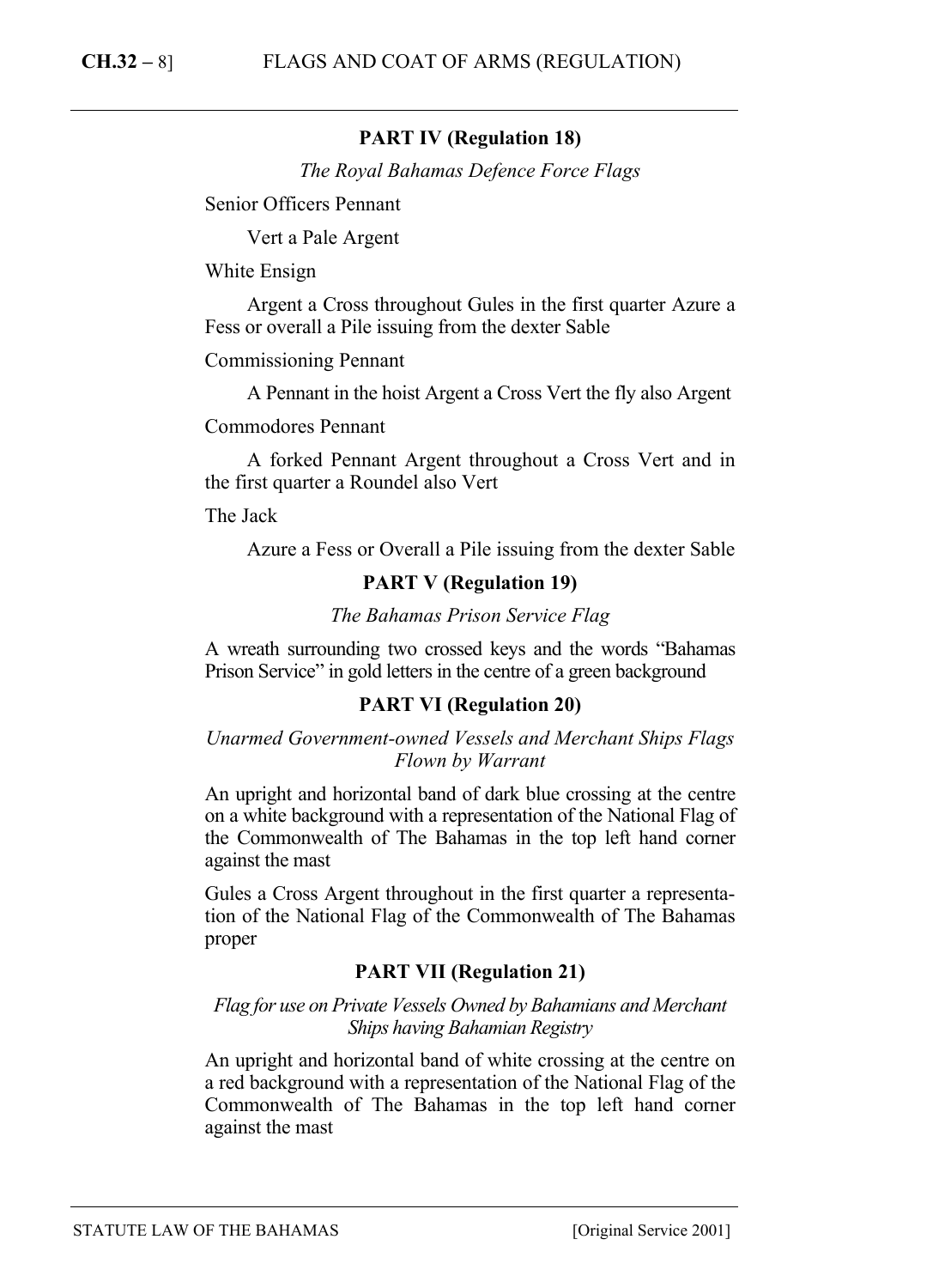Gules a Cross Argent throughout in the first quarter a representation of the National Flag of the Commonwealth of The Bahamas proper

# **PART VIII (Regulation 22)**

*Stem Jack for use on Private Vessels Owned by Bahamians and Merchant Ships having Bahamian Registry, which may be Flown while in any Port, while at Anchor or when not Underway* 

A swallow tailed flag consisting of an upright and horizontal band of white crossing at the centre on a red background with a representation of the National Flag of the Commonwealth of The Bahamas in the top left hand corner against the mast

Gules a Cross Argent throughout in the first quarter a representation of the National Flag of the Commonwealth of The Bahamas proper

# **SECOND SCHEDULE**

# **PART I (Regulation 23(1))**

THE FLAGS AND COAT OF ARMS (REGULATION) ACT

Application for Permission to use the National Flag or Coat of

Arms or a Similar Flag or Device  $<sup>1</sup>$ </sup>

To the Minister responsible for Flags and Coat of Arms

NAME OF APPLICANT: ..................................................................

ADDRESS OF APPLICANT: ..........................................................

P.O. Box No.:.......................TELEPHONE No: ..............................

- 1. I, the abovenamed Applicant, hereby apply for the permission of the Minister to–
	- (1) apply to the goods/articles/things which are described in paragraph 2 below and which have been made/produced/distributed/sold by me, the design illustrated in paragraph 3 below;
	- (2) import into The Bahamas the goods/articles/things which are described in paragraph 2 below and to which there has been applied the design illustrated in paragraph 3 below;

–––––––––––––––––––––––––––––––––––––––––––––––––––––––––––––––––––––––––––––––

 $\overline{\phantom{0}}$ <sub>1</sub>  $\frac{1}{1}$  Strike out from the Application those particulars which do not apply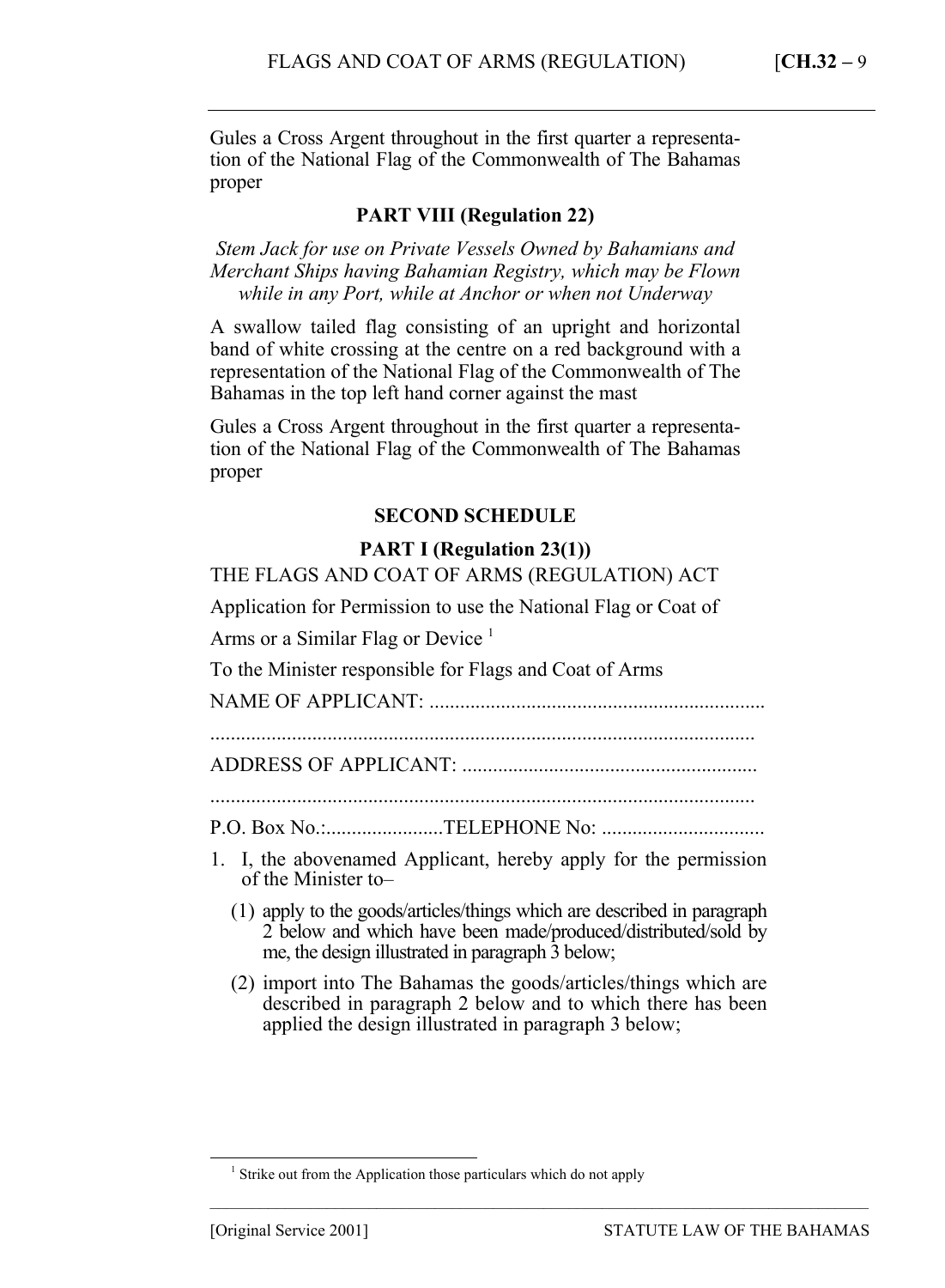| (3) use or permit to be used in the manner specified in paragraph<br>4 below and in connection with a business/<br>trade/calling/profession, the design illustrated in paragraph<br>3 below. |
|----------------------------------------------------------------------------------------------------------------------------------------------------------------------------------------------|
| 2. Detailed description of goods/articles/things to which the                                                                                                                                |
|                                                                                                                                                                                              |
|                                                                                                                                                                                              |
| 3. Illustration of the National Flag/Coat of Arms/part of the design<br>of the National Flag/part of the design of the Coat of<br>Arms/other flag/device, to which the application relates:  |
| 4. Manner in which it is proposed to use the design illustrated in<br>paragraph 3 above in connection with a business/trade/calling/                                                         |
|                                                                                                                                                                                              |
|                                                                                                                                                                                              |
|                                                                                                                                                                                              |
|                                                                                                                                                                                              |
| <b>PART II (Regulation 23(3))</b>                                                                                                                                                            |

THE FLAGS AND COAT OF ARMS (REGULATION) ACT

Licence Granted Pursuant to Section  $7(d)$  of the Act<sup>2</sup> LICENCE No.:

LICENCE is hereby granted to...........................................................

of............................... to apply to the following goods/articles/ things, or to import into The Bahamas the following goods/ articles/things to which there has been applied, or to use or permit to be used in connection with a business/trade/calling/profession, the National Flag/the Coat of Arms/a part of the design of the National Flag/a part of the design of the Coat of Arms/any other flag/device

Detailed description of goods/articles/things .....................................

............................................................................................................

Detailed description of business/trade/calling/profession........................

...........................................................................................................

Subject to the conditions specified hereunder, this Licence—

(a) shall not be transferred or assigned;

<sup>&</sup>lt;sup>2</sup> Strike out from the Licence those particulars which do not apply